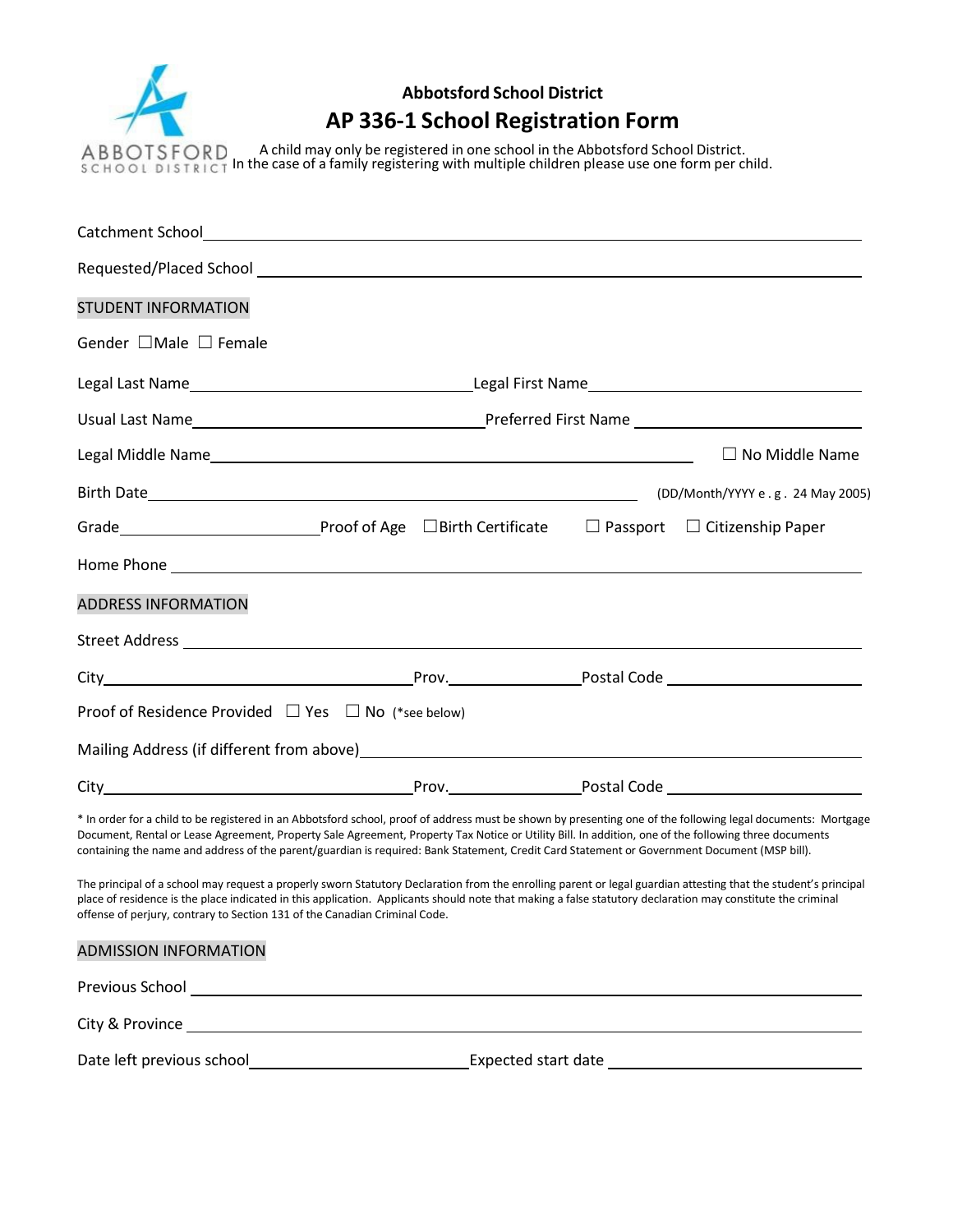## FOR KINDERGARTEN REGISTRATION ONLY

| Attended Preschool $\Box$ Yes $\Box$ No Attended Daycare $\Box$ Yes $\Box$ No Attended StrongStart $\Box$ Yes $\Box$ No                                                                                                                                                                                                                                      |                                                                                                                                                                                                                                      |  |  |  |
|--------------------------------------------------------------------------------------------------------------------------------------------------------------------------------------------------------------------------------------------------------------------------------------------------------------------------------------------------------------|--------------------------------------------------------------------------------------------------------------------------------------------------------------------------------------------------------------------------------------|--|--|--|
|                                                                                                                                                                                                                                                                                                                                                              | Previous School__________________________________City/Prov.______________________                                                                                                                                                    |  |  |  |
| <b>BUSSING</b>                                                                                                                                                                                                                                                                                                                                               |                                                                                                                                                                                                                                      |  |  |  |
| Is bussing needed $\Box$ Yes $\Box$ No If Yes, please request a school district transportation form.                                                                                                                                                                                                                                                         |                                                                                                                                                                                                                                      |  |  |  |
| ABORIGINAL ANCESTRY INFORMATION                                                                                                                                                                                                                                                                                                                              |                                                                                                                                                                                                                                      |  |  |  |
| □ Inuit □ Metis □ Non-Status □ Status on Reserve □ Status off Reserve                                                                                                                                                                                                                                                                                        |                                                                                                                                                                                                                                      |  |  |  |
|                                                                                                                                                                                                                                                                                                                                                              |                                                                                                                                                                                                                                      |  |  |  |
| <b>PROGRAM</b>                                                                                                                                                                                                                                                                                                                                               |                                                                                                                                                                                                                                      |  |  |  |
| $\Box$ French Immersion $\Box$ ELL $\Box$ Special Education $\Box$ *Designation $\Box$ *My child has an IEP                                                                                                                                                                                                                                                  |                                                                                                                                                                                                                                      |  |  |  |
|                                                                                                                                                                                                                                                                                                                                                              |                                                                                                                                                                                                                                      |  |  |  |
| <b>IMMIGRATION/CITIZENSHIP STATUS</b>                                                                                                                                                                                                                                                                                                                        |                                                                                                                                                                                                                                      |  |  |  |
|                                                                                                                                                                                                                                                                                                                                                              |                                                                                                                                                                                                                                      |  |  |  |
| Canadian Citizen $\Box$ Child $\Box$ Parent • Permanent Resident/Landed Immigrant $\Box$ Child $\Box$ Parent<br>Refugee $\Box$ Child $\Box$ Parent • International Student (funding not eligible) $\Box$ Child $\Box$ Parent<br>Student Visa $\square$ Child $\square$ Parent Employment Authorization $\square$ Child $\square$ Parent<br>PARENTS/GUARDIANS |                                                                                                                                                                                                                                      |  |  |  |
|                                                                                                                                                                                                                                                                                                                                                              |                                                                                                                                                                                                                                      |  |  |  |
|                                                                                                                                                                                                                                                                                                                                                              |                                                                                                                                                                                                                                      |  |  |  |
| Living with Student $\Box$ Yes $\Box$ No Same Address as Student $\Box$ Yes $\Box$ No                                                                                                                                                                                                                                                                        |                                                                                                                                                                                                                                      |  |  |  |
|                                                                                                                                                                                                                                                                                                                                                              |                                                                                                                                                                                                                                      |  |  |  |
|                                                                                                                                                                                                                                                                                                                                                              |                                                                                                                                                                                                                                      |  |  |  |
|                                                                                                                                                                                                                                                                                                                                                              |                                                                                                                                                                                                                                      |  |  |  |
|                                                                                                                                                                                                                                                                                                                                                              | Employed at <u>example and the contract of the contract of the contract of the contract of the contract of the contract of the contract of the contract of the contract of the contract of the contract of the contract of the c</u> |  |  |  |
| 2. Last Name                                                                                                                                                                                                                                                                                                                                                 |                                                                                                                                                                                                                                      |  |  |  |
|                                                                                                                                                                                                                                                                                                                                                              |                                                                                                                                                                                                                                      |  |  |  |
| Living with Student $\Box$ Yes $\Box$ No Same Address as Student $\Box$ Yes $\Box$ No                                                                                                                                                                                                                                                                        |                                                                                                                                                                                                                                      |  |  |  |
|                                                                                                                                                                                                                                                                                                                                                              |                                                                                                                                                                                                                                      |  |  |  |
|                                                                                                                                                                                                                                                                                                                                                              |                                                                                                                                                                                                                                      |  |  |  |
|                                                                                                                                                                                                                                                                                                                                                              |                                                                                                                                                                                                                                      |  |  |  |
|                                                                                                                                                                                                                                                                                                                                                              |                                                                                                                                                                                                                                      |  |  |  |
| Are there any legal documents in force re: custody/guardianship/access? $\Box$ Yes $\Box$ No                                                                                                                                                                                                                                                                 |                                                                                                                                                                                                                                      |  |  |  |
|                                                                                                                                                                                                                                                                                                                                                              |                                                                                                                                                                                                                                      |  |  |  |
| Have you provided a copy of these legal documents to the school? $\Box$ Yes $\Box$ No                                                                                                                                                                                                                                                                        |                                                                                                                                                                                                                                      |  |  |  |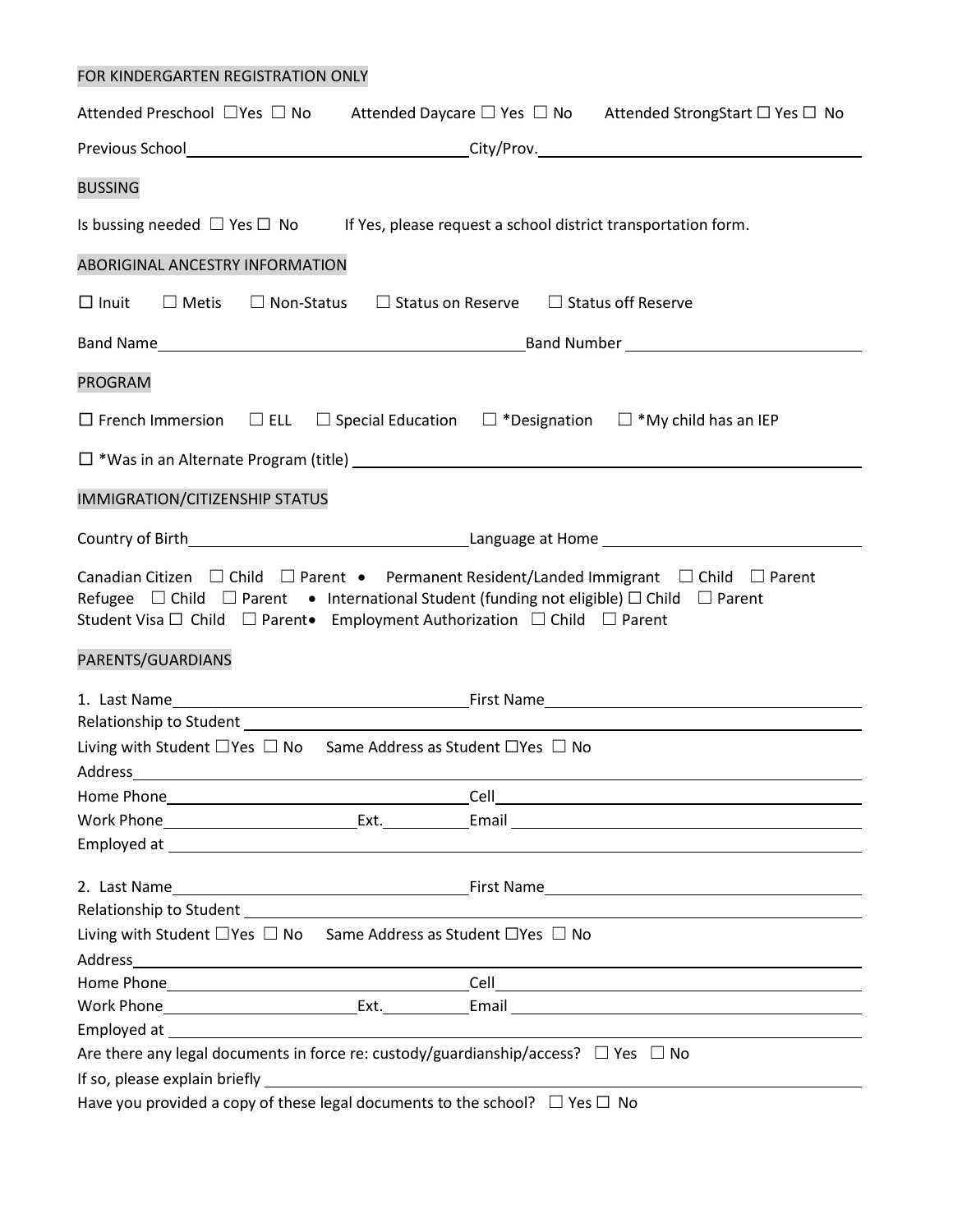SIBLING INFORMATION (brothers/sisters including preschoolers in the same or a different school within the Abbotsford School District)

|                                                         | Sibling 1                                                            | Sibling 2 | Sibling 3                                                                                                                                                     |
|---------------------------------------------------------|----------------------------------------------------------------------|-----------|---------------------------------------------------------------------------------------------------------------------------------------------------------------|
| Last Name                                               |                                                                      |           |                                                                                                                                                               |
| <b>First Name</b>                                       |                                                                      |           |                                                                                                                                                               |
| Relationship                                            |                                                                      |           |                                                                                                                                                               |
| School                                                  |                                                                      |           |                                                                                                                                                               |
| <b>DOB</b>                                              |                                                                      |           |                                                                                                                                                               |
| Gender (Male/Female)                                    |                                                                      |           |                                                                                                                                                               |
| <b>CONTACT INFORMATION</b> (other than parent/guardian) |                                                                      |           |                                                                                                                                                               |
|                                                         |                                                                      |           |                                                                                                                                                               |
|                                                         |                                                                      |           |                                                                                                                                                               |
|                                                         |                                                                      |           |                                                                                                                                                               |
|                                                         |                                                                      |           |                                                                                                                                                               |
|                                                         |                                                                      |           |                                                                                                                                                               |
|                                                         |                                                                      |           |                                                                                                                                                               |
|                                                         | OUT OF PROVINCE CONTACT INFORMATION (In case of Provincial disaster) |           |                                                                                                                                                               |
|                                                         |                                                                      |           |                                                                                                                                                               |
|                                                         |                                                                      |           |                                                                                                                                                               |
|                                                         |                                                                      |           |                                                                                                                                                               |
| <b>MEDICAL INFORMATION</b>                              |                                                                      |           |                                                                                                                                                               |
|                                                         |                                                                      |           |                                                                                                                                                               |
|                                                         |                                                                      |           |                                                                                                                                                               |
|                                                         |                                                                      |           |                                                                                                                                                               |
|                                                         |                                                                      |           |                                                                                                                                                               |
|                                                         | Life Threatening Conditions/Medication or Treatment Required:        |           |                                                                                                                                                               |
|                                                         |                                                                      |           |                                                                                                                                                               |
|                                                         |                                                                      |           | (AP 327 - Medical Alert Conditions, AP 328 - Administration of Medication to Students, and AP 330 - Allergic Shock (Anaphylaxis). Copies are available at the |
| school office or on the District website.               |                                                                      |           |                                                                                                                                                               |
|                                                         |                                                                      |           |                                                                                                                                                               |

Name (printed) Signature (parent/guardian)